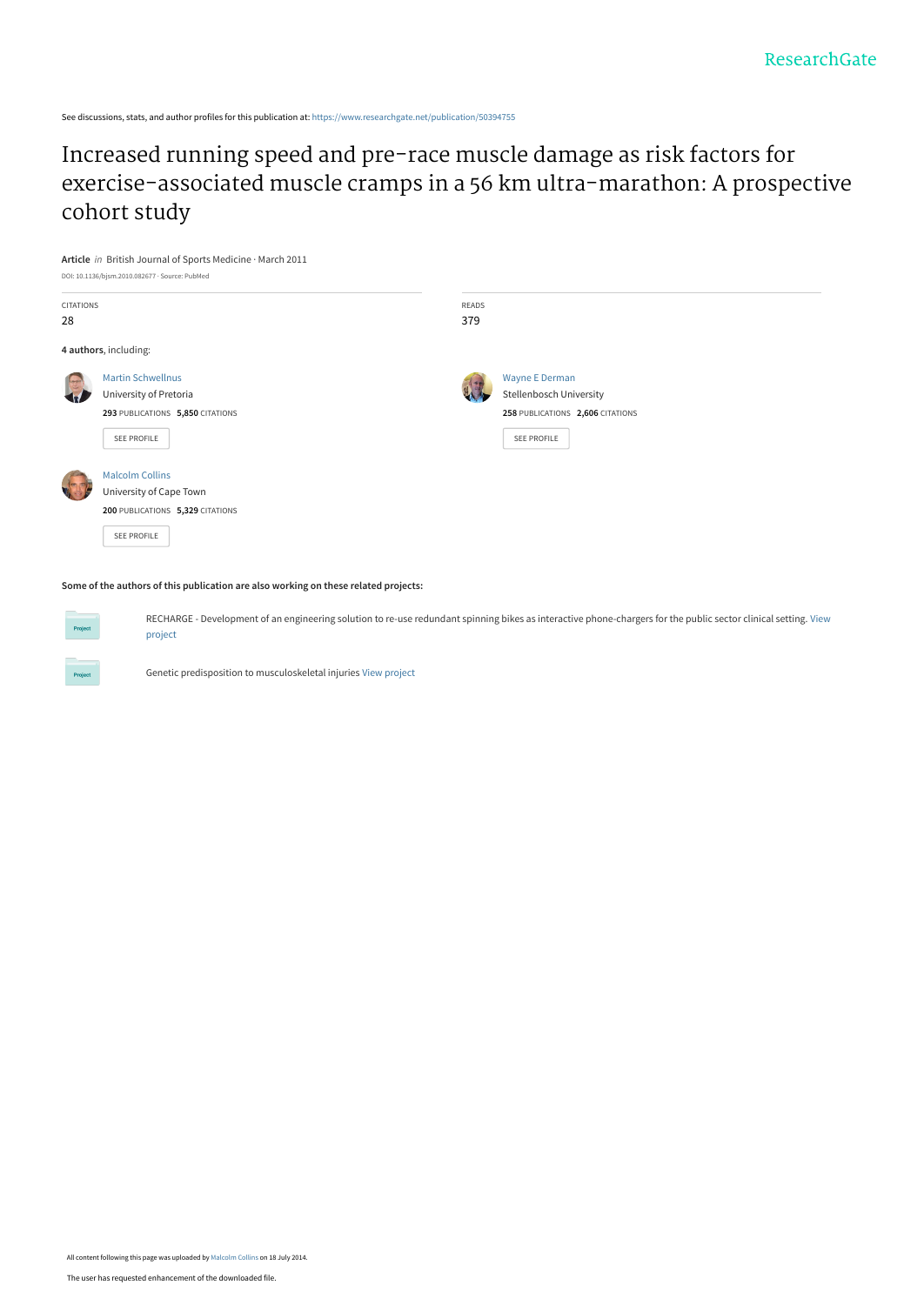# Increased running speed and pre-race muscle damage as risk factors for exercise-associated muscle cramps in a 56 km ultra-marathon: a prospective cohort study

Martin P Schwellnus,<sup>1,2</sup> Siddieq Allie,<sup>1</sup> Wayne Derman,<sup>1,2</sup> Malcolm Collins<sup>1–3</sup>

# **ABSTRACT**

 **Background** Despite the high prevalence of exerciseassociated muscle cramping (EAMC) in endurance runners, the aetiology and risk factors for this condition are not fully understood.

 **Purpose** The purpose of this prospective cohort study was to identify risk factors associated with the development of EAMC in ultra-distance runners.

 **Methods** 49 runners participating in a 56 km race completed a validated pre-race questionnaire. Pre-race muscle pain in the calves, hamstrings and quadriceps muscles was recorded (visual analogue scale) and prerace serum creatine kinase (CK) activity was measured. 20 runners reported EAMC (EAMC group) during or within 6 h after the event, while 29 runners reported no cramping (CON group).

 **Results** EAMC was not associated with age, body mass index, sex, recent and past personal best running times, pre-race muscle pain and pre-race training (duration and frequency). Runners in the EAMC group tended to report on average longer training sessions during the 3 days before the race (EAMC 1.2 (1.1), CON 0.6 (1.0);  $p=0.077$ ). Significant risk factors for EAMC were a past history of EAMC (EAMC 100%, CON 48%;  $p < 0.001$ ) and a faster running time (min) for the first 28 km split time of the race (EAMC 144 (20), CON 157 (14);  $p=0.029$ ) despite being matched for recent (<15 weeks before race) personal best times in the 42.2 km race. Pre-race CK activity tended to be higher in the EAMC group (EAMC 89 (80), CON 58 (35);  $p=0.066$ ).

 **Conclusions** Novel risk factors for EAMC in distance runners are a past history of EAMC, faster running pace at the early stage of a race and possibly pre-race muscle damage.

During a race, exercise-associated muscle cramping (EAMC) is one of the most common medical problems encountered by ultra-distance runners.<sup>1</sup> EAMC can be defined as a syndrome of involuntary painful skeletal muscle spasms that occur during or immediately after physical exercise,  $2^{3}$ and clinically presents as painful localised muscle cramping that occurs spasmodically in different exercising muscle groups—usually the calf, hamstring or quadriceps muscles.<sup>34</sup>

Despite the fact that EAMC is common in ultradistance runners, the aetiology of and risk factors for the condition are still not well understood,  $4-6$ and have recently been reviewed.<sup>4</sup> Heat,<sup>7</sup>

dehydration<sup>7</sup> and electrolyte depletion<sup>5 6 8</sup> are the more traditional hypotheses for the cause of  $EAMC<sub>1</sub><sup>2</sup>$  despite the fact that evidence supporting these traditional hypotheses is limited. 4 Data from a number of prospective cohort studies show no relationship between serum electrolyte changes and the development of  $EAMC<sub>1</sub><sup>9-12</sup>$  or measures of dehydration and the development of EAMC.<sup>9 11 12</sup> However, it appears that athletes, coaches and scientists still remain to be convinced that dehydration and electrolyte depletion are not necessarily related to the development of EAMC.<sup>5 6 13-17</sup>

More recently, there has been increasing evidence that a number of factors may result in the development of abnormal neuromuscular control during exercise, and these factors may all predispose to the development of EAMC.<sup>4</sup> First, it has been documented that the development of muscle fatigue during exercise increases muscle spindle afferent activity and decreases Golgi tendon organ afferent activity, 18 19 which may result in increased  $\alpha$  motor neuron activity. Therefore, as progressive muscle fatigue develops, there may be an increased risk of developing EAMC.<sup>2</sup> Second, it has been shown that there is increased baseline electromyographic activity in triathletes with EAMC immediately after the race, when compared with a non-exercising control muscle.<sup>12</sup> Third, and most recently, it has been shown in a large prospective cohort study in more than 200 triathletes that competing at a pace that is faster than their usual training pace (higher relative exercise intensity) is an independent risk factor for the development of EAMC.<sup>9</sup> This novel risk factor has not been reported in another population of athletes that are at risk of the development of EAMC such as ultra-distance runners.

Finally, in a recently published review, it has been suggested that muscle injury or muscle damage could result in 'reflex muscle spasm', and that this could be a potential mechanism for the development of EAMC. 4 For example, high intensity or prolonged training in the days leading up to an ultra-endurance running event could potentially increase the risk of subclinical muscle damage. Therefore, failure to taper for a race could be a predisposing factor for the development of EAMC. However, this hypothesis has to our knowledge not been investigated to date.

The aim of this prospective cohort study was therefore to identify risk factors that are associated

Medicine, Department of Human Biology, Faculty of Health Sciences, University of Cape Town, Cape Town, South Africa 2International Olympic Committee (IOC) Research Centre, Cape Town, South Africa <sup>3</sup> South African Medical Research Council, Cape Town, South Africa  **Correspondence to** 

1 UCT/MRC Research Unit for Exercise Science and Sports

 Dr Martin P Schwellnus, Research Unit for Exercise Science and Sports Medicine, Department of Human Biology, Faculty of Health Sciences, University of Cape Town, 3rd Floor, Sports Science Institute of South Africa, Boundary Road, Newlands, Cape Town 7700, South Africa; martin.schwellnus@uct.ac.za

Accepted 3 February 2011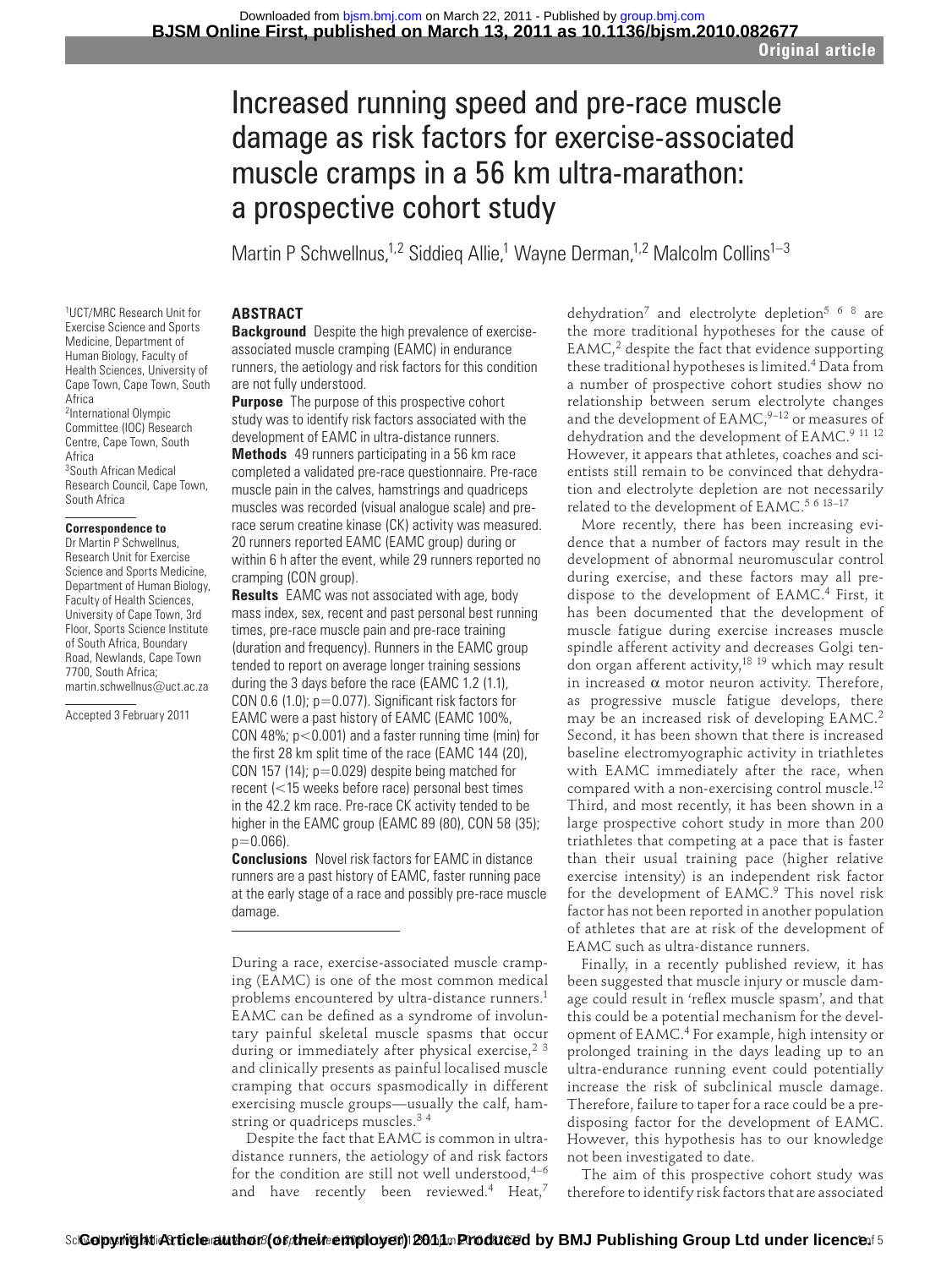**Original article**

with the development of EAMC in runners who participate in a 56 km race. More specifically, we wanted to investigate whether running at a pace that is faster than the usual running pace is an independent risk factor for the development of EAMC in ultra-marathon runners, and whether pre-race muscle damage could be a a risk factor for the development of EAMC.

# **METHODS**

#### **Subjects**

All 5824 ultra-marathon runners who completed the 2009 Two Oceans ultra-marathon within the 7 h cut-off time were regarded as potential subjects for this prospective cohort study. The study protocol was approved by the Human Research Ethics Committee of the University of Cape Town (REC 066/2009). Runners were informed about the study during the 3-day registration period before the race. A research area was established at the race registration venue, where potential subjects were approached and informed of the nature of the study. All interested runners were then required to give their written informed consent for the study. Once written informed consent was obtained, runners completed a detailed, previously validated pre-race questionnairre. 9 11 12 20 In most instances, the runners completed the questionnaire during registration. In a small percentage of cases, runners were given the questionnaire to complete at their own leisure and to return it by post or email. Of a total of 151 runners who completed the pre-race questionnaire, 49 runners agreed to participate in the prospective cohort component of the study.

#### **Pre-race serum CK activity determination**

All recruited runners were also asked to donate a 5 ml blood sample for determining pre-race serum creatine kinase (CK) activity as an indirect measure of pre-race muscle damage. Blood samples were collected into tubes containing lithium heparin, and were kept on ice until centrifugation at 2000g for 10 min at 4°C. Samples were stored at −20°C until the analysis of serum CK activity. Plasma CK activity was measured by spectrophotometric (Beckman DU-62; Beckman Instruments, Fullerton, California, USA) enzymatic assays (CK-NAC activated, Automated Analysis for BM/Hitachi Systems 704; Boehringer Mannheim, Meylan, France).

#### **Pre and post-race muscle pain scoring**

In the 3 days before the race runners were also asked to document their muscle pain graphically on a visual analogue scale (100 mm) to indicate the severity of muscle pain. This scale involved documenting self-reported muscle pain under four conditions: at rest; during daily activity; during passive stretching and when applying pressure to the muscle. Pain was documented in a selected group of muscles including the following: calves; hamstrings and quadriceps muscles. Runners were requested to report to the medical facility at the race finish to document their post-race muscle pain scores using the same visual analogue scale.

#### **Documentation and diagnosis of EAMC**

Ay the time of recruitment, all runners were informed about the symptoms and signs of EAMC, and were requested to report to a designated area in the medical facility at the race finish. Runners who experienced EAMC during or immediately after the race were assessed by a sports physician to verify the diagnosis using established clinical criteria. 21 A total of 20 runners

developed EAMC (EAMC group) during or immediately after the 56 km ultra-marathon race and a group of 29 runners did not develop cramping (CON group) during or immediately after the race. These runners constituted the final cramp group (EAMC 20 and those runners who did not experience EAMC acted as the control group (CON 29).

#### **Statistical analysis of data**

All the pre and post-race data were entered onto an Excel spreadsheet. Statistical analyses were performed on these data using the Statistica 9.0 program.With the exception of muscle pain scores, which were expressed as scatter plots and median, all the numerical data are represented by the mean±SD, with the number of runners (N) with non-missing data being represented in parenthesis. A one-way analysis of variance was used to determine any significant differences of normally distributed continuous data and categorical data were analysed using the  $\chi^2$  test. A Mann–Whitney test was used to analyse non-parametric data. Statistical significance was accepted with  $p<0.05$ .

### **RESULTS**

#### **General characteristics of participants**

The personal characteristics of the 20 participants of the 2009 Two Oceans marathon who reported EAMC (EAMC group) and the group of 29 runners who reported no cramping (CON group) during or immediately after the event are depicted in table 1. No statistically significant differences were found for age, height, weight, body mass index (BMI) or sex when the two groups were compared.

All runners (100%, N=20) who reported cramping during or immediately after the ultra-marathon had a self-reported past history of EAMC, while only 48.1% (N=13 of 27) of the CON group had a past history of EAMC (p<0.001). Only six runners (22.2%) within the CON group reported EAMC during the past year while 14 runners (70.0%) in the EAMC group reported EAMC during the last year (p=0.001).

#### **Training history and race performance**

The training frequencies, distances run and duration of training of the runners, during the 15-week period before the race, as well as their personal best and recent running times for running distances 10, 21.1 and 42.2 km, and events such as the 56 km Two Oceans and 89 km Comrades ultra-marathons for the EAMC and CON groups are summarised in tables 2 and 3. There were no significant differences between the career and recent personal best times between the two groups for any

| <b>Table 1</b> Personal characteristics of the runners who reported EAMC |
|--------------------------------------------------------------------------|
| during or immediately after the 2009 Two Ocean marathon compared         |
| with control runners                                                     |

|                         | EAMC group $(N=20)$  | $CON group (N=29)$   | p Value |
|-------------------------|----------------------|----------------------|---------|
| Age (years)             | $40.8 \pm 11.7$ (19) | $40.2 \pm 9.2$ (29)  | 0.857   |
| Height (cm)             | $176.4 \pm 6.8$ (13) | $173.9 \pm 9.6$ (26) | 0.406   |
| Weight (kg)             | $73.7 \pm 10.9$ (18) | $71.9 \pm 11.0$ (29) | 0.587   |
| BMI ( $\text{kg/m}^2$ ) | $23.6 \pm 2.8$ (13)  | $24.1 \pm 3.0$ (26)  | 0.643   |
| Sex (% males)           | 95.0(20)             | 79.3 (29)            | 0.216   |

 Except for sex, which is expressed as a frequency, all other values are expressed as an average±SD. The number of runners (N) with non-missing data for each variable is in parentheses. Body mass index (BMI) was calculated as weight (kg) divided by height (m) squared.

CON, control; EAMC, exercise-associated muscle cramping.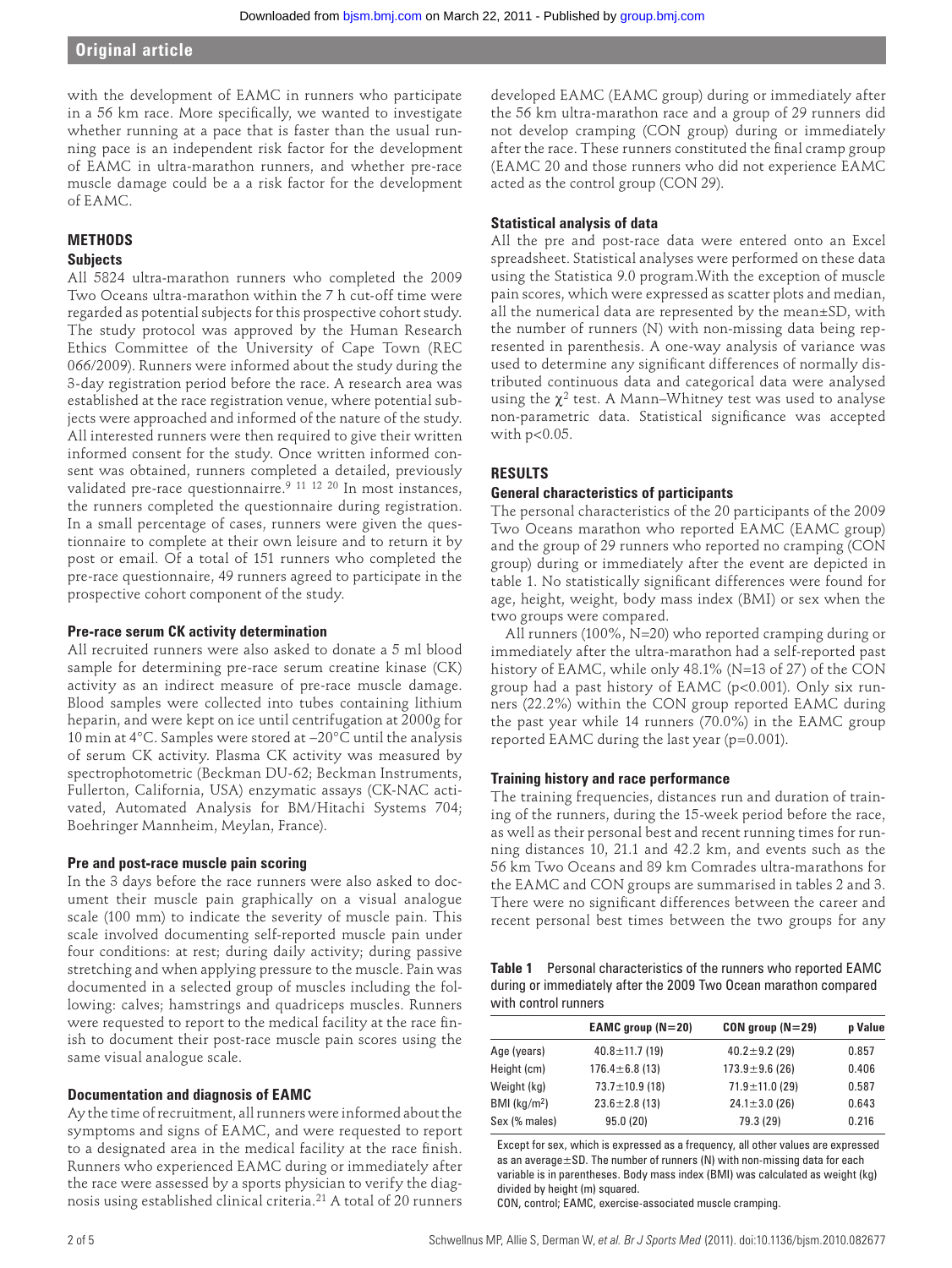particular running distance or specific event (table 2). During the 15 weeks before the race, it was noted that, although not statistically significant, the training time within the 3 days before the event was higher ( $p=0.077$ ) for the EAMC group when compared with the CON group (table 3). However, no significant differences were noted for the training times for the last 2 days before the event. Similarly, there were no significant differences encountered in the total training frequency, duration of training, intensity of training, or employment hours between the two groups leading up to the event.

#### **Running performance**

The actual performance times, pre-race performance times as well as the relative performance times of the runners for the Two Oceans marathon were documented. There were no significant differences in the pre-race predicted 42 km split times or the overall 56 km finishing times between the EAMC or CON groups (data not shown).

However, the runners in the EAMC group completed the first half of the race (28 km split time) in a significantly faster time  $(144.3\pm20.2 \text{ min})$  than those in the CON group  $(157.0\pm14.3 \text{ m})$ 

 **Table 2** The career and recent personal best times for various road events of the runners who reported EAMC during or immediately after the 2009 Two Ocean marathon and control runners

|                                            | EAMC group $(N=20)$    | $COM$ group ( $N=29$ ) | <b>p</b> Value     |
|--------------------------------------------|------------------------|------------------------|--------------------|
| Career personal best times                 |                        |                        |                    |
| 10 km (min)                                | $39.4 \pm 5.2$ (8)     | $42.29 \pm 6.5$ (21)   | 0.148              |
| 21.1 km (min)                              | $119.9 \pm 81.5$ (17)  | $97.7 \pm 15.9$ (26)   | 0.518 <sup>a</sup> |
| 42.2 km (min)                              | $213.3 \pm 42.0$ (18)  | $217.6 \pm 23.7$ (26)  | 0.403 <sup>a</sup> |
| 56 km Two Oceans (min)                     | $310.1 \pm 41.3$ (15)  | $322.2 \pm 37.4$ (19)  | 0.376              |
| 89 km Comrades (min)                       | $556.9 \pm 151.2$ (14) | $576.4 \pm 72.6$ (18)  | 0.633              |
| Recent (past 15 weeks) personal best times |                        |                        |                    |
| 10 km (min)                                | $45.5 \pm 11.8$ (8)    | $48.9 \pm 8.1$ (12)    | 0.449              |
| 21.1 km (min)                              | $124.8 \pm 88.8$ (14)  | $114.3 \pm 18.3$ (16)  | 0.646              |
| 42.2 km (min)                              | $253.6 \pm 65.9$ (16)  | $242.8 \pm 29.4$ (26)  | 0.403              |

 Personal best times are expressed as an average±SD. The number of runners (N) with non-missing data for each variable is in parentheses.

\*Non-parametric p value.

CON, control; EAMC, exercise-associated muscle cramping.

 **Table 3** The training history (frequency, distances and durations) of the runners who reported EAMC during or immediately after the 2009 Two Ocean marathon and control runners during the 15-week period before the 2009 Two Oceans ultra-marathon

|                                                | <b>EAMC</b> group<br>$(N = 20)$ | <b>CON</b> group<br>$(N = 29)$ | p Value            |
|------------------------------------------------|---------------------------------|--------------------------------|--------------------|
| Training frequency (days/week)                 | $4.36 \pm 1.3$ (18)             | $4.15 \pm 1.4$ (26)            | 0.616              |
| Training distance (15 weeks)<br>(km/week)      | $55.3 \pm 18.8$ (19)            | $51.8 \pm 23.2$ (26)           | 0.589              |
| Training duration (15 weeks)<br>(h/week)       | $6.5 \pm 2.9$ (18)              | $5.6 \pm 2.1$ (26)             | 0.516 <sup>a</sup> |
| Training distance (1 week) (km)                | $26.5 \pm 28.8$ (19)            | $31.8 \pm 30.2$ (27)           | 0.560              |
| Training duration (1 week) (h)                 | $2.9 \pm 2.1$ (18)              | $3.5 \pm 3.2$ (24)             | 0.537              |
| Hard training sessions (8 weeks)<br>(per week) | $4.3 \pm 7.2$ (20)              | $4.3 \pm 4.2$ (26)             | 0.999              |
| Training intensity at race speed (%)           | $48.8 \pm 33.5$ (17)            | $62.9 \pm 24.4$ (26)           | 0.118              |
| Training duration (3 days) (h)                 | $1.1 \pm 1.1$ (17)              | $0.6 \pm 1.0$ (26)             | 0.077              |
| Training duration (2 days) (h)                 | $0.5 \pm 0.3$ (16)              | $0.3 \pm 0.6$ (26)             | 0.291              |

Data are expressed as an average $\pm$ SD. The number of runners (N) with nonmissing data for each variable is in parentheses.

\*Non-parametric p value.

CON, control; EAMC, exercise-associated muscle cramping.

min;  $p=0.029$ ). There were no significant differences between groups in the following times: the time for the second 28 km of the race, the time for the last 14 km of the race, the 42 km split time and the overall finishing time (data not shown).

#### **Past medical history of the runners**

Past general medical conditions in the runners were considered as possible risk factors for EAMC during or immediately after the Two Oceans ultra-marathon (table 4).

Only a past history of exercise-associated collapse was shown to be significantly different between the EAMC (15.0%) and the CON (0%) group (p=0.041). There was no significant difference in the family history of EAMC ( $p=0.507$ ) or nocturnal cramping (p=0.802) between the two groups (data not shown).

#### **Flexibility training**

There was a significant difference ( $p=0.026$ ) between the number of runners stretching before exercise who experienced EAMC compared with the CON group, with 92.9% (n=14) of the EAMC group stretching before exercise versus 54.6% (n=11) of the CON group. Although not significant (p=0.131), it was noted that 70.0% (14 of 20) of the EAMC group followed a flexibility training programme compared with only 48.3% (14 of 29) of the CON group. There was also a tendency (p=0.070) for the EAMC group to stretch for longer at 9.8±23.8 min/week compared with the CON group who stretched for 1.1±2.5 min/ week. No significant differences were observed between the two groups for stretching during exercise (p=0.599) or after exercise ( $p=0.280$ ).

#### **Pre-race serum CK activity**

The serum CK activity of the runners was determined from samples taken before the event to document if there was any evidence of pre-race muscle damage. The pre-race serum CK activity tended (p=0.066) to be higher in the EAMC group  $(89.1\pm80.1$  units, N=20) when compared with the CON group (58.1±34.9 units, N=30).

#### **Pre-race perceived muscle pain**

The perceived pain (at rest, during daily activities, during passive stretching and when applying pressure) to the muscle was compared between groups. There were no significant

| Table 4 | General medical conditions that were self reported in the       |
|---------|-----------------------------------------------------------------|
|         | pre-race runners with EAMC during or immediately after the 2009 |
|         | Two Ocean marathon and the control group                        |

|                                | <b>EAMC</b> group<br>$(N = 20)$ | <b>CON</b> group<br>$(N=29)$ | p Value |
|--------------------------------|---------------------------------|------------------------------|---------|
| Tendon ligament injury (% yes) | 45.0 (20)                       | 44.8 (29)                    | 0.990   |
| Flu symptoms (% yes)           | 42.1 (19)                       | 29.6 (27)                    | 0.382   |
| Medication (% yes)             | 57.9 (19)                       | 55.2 (29)                    | 0.853   |
| GIT symptoms (% yes)           | 50(20)                          | 61.5(26)                     | 0.431   |
| Nervous system (% yes)         | 5(20)                           | 11.1(27)                     | 0.759   |
| Allergies (% yes)              | 15.8 (19)                       | 28.6 (28)                    | 0.310   |
| Asthma (% yes)                 | 5.0(20)                         | 3.9(26)                      | 0.849   |
| Current injury (% yes)         | 65.0 (20)                       | 64.3 (28)                    | 0.959   |
| Collapse (% yes)               | 15.0 (20)                       | 0.0(26)                      | 0.041   |

 The values are expressed as frequencies (%),with the number of runners (N) in parentheses.

 CON, control; EAMC, exercise-associated muscle cramping; GIT, gastrointestinal tract.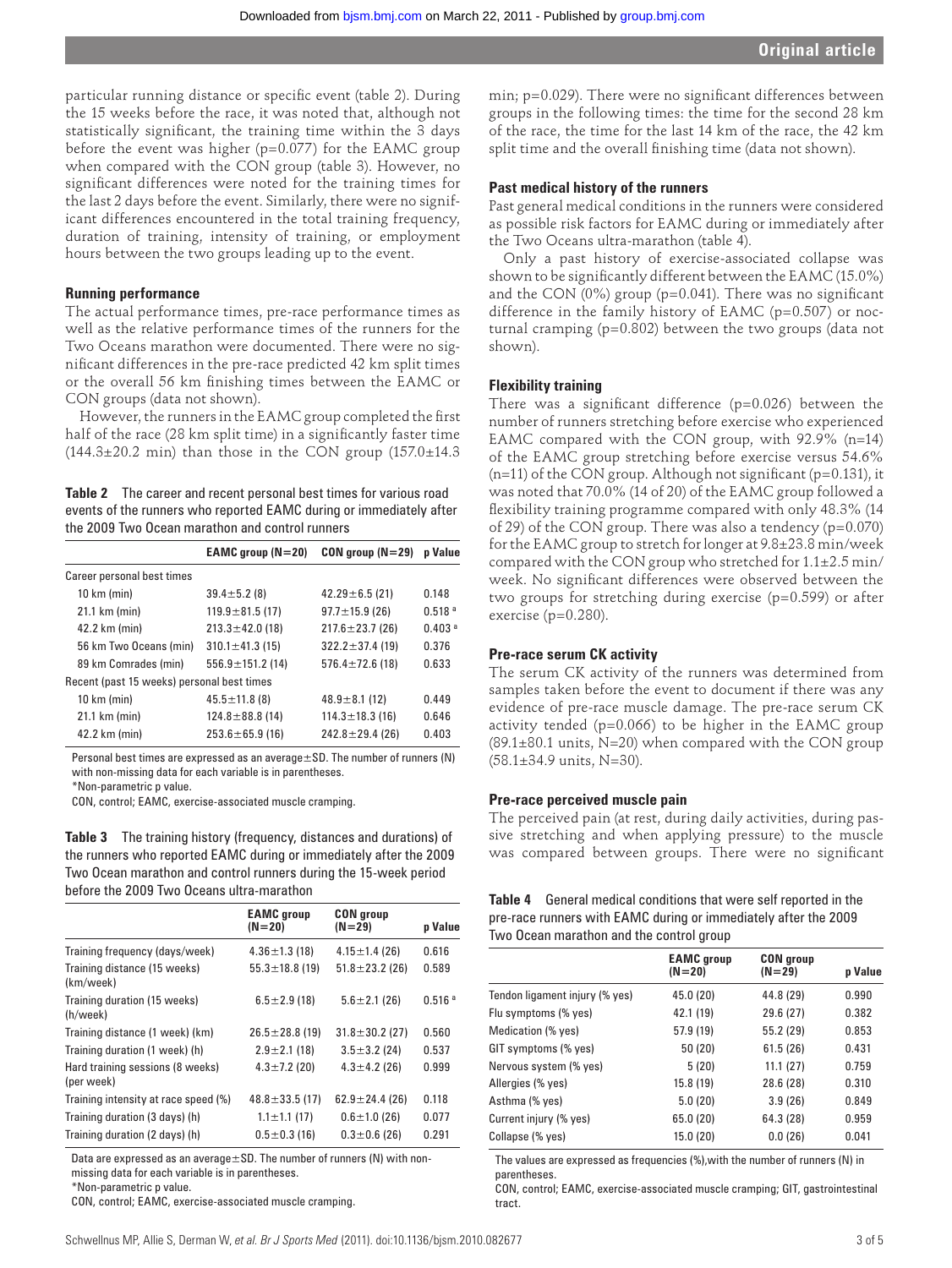# **Original article**

differences in pre-race perceived pain in the hamstrings and calf muscle components between the EAMC group and the CON group. However, the EAMC group perceived significantly more post-race pain in their quadriceps muscle groups (during stretching of the muscle and when applying pressure to the muscle) compared with the CON group (p=0.009 for stretching and p=0.02 when pressure was applied, respectively).

# **DISCUSSION**

The main findings from this prospective cohort study were that the independent risk factors for EAMC were a past history of EAMC, faster running time for first 28 km split time of the ultra-marathon, previous history of collapse, more stretching before exercise, increased exercise duration (last quarter of the event) and greater quadriceps muscle pain scores post-race.

The first main finding of this study was that runners in the EAMC group had a faster first 28 km split time of the marathon compared with the CON runners (p=0.014), which indicates that runners in the EAMC group competed at a faster pace early on in the race. This is indirect evidence that runners in the EAMC group exercised at a higher relative intensity compared with the runners in the CON group during the first 28 km of the event. This finding is similar to the finding that has recently been reported in a large prospective cohort study in Ironman triathletes.<sup>9</sup> In the studyin Ironman triathletes,<sup>9</sup> it was shown that the development of EAMC was associated with faster predicted race times and faster actual race times, despite similarly matched preparation and performance histories in subjects from both groups.

It is important to note that in our study, the analysis of the personal best career of the two groups also yielded no significant differences for the various running distance events. This indicates that both groups were also similarly matched for running ability. Furthermore, in our study, the runners in the EAMC and CON groups reported similar training frequencies before the race. However, in the 15-week period leading up to the event, there appeared to be a tendency for longer training sessions in the EAMC group. The time spent training within the 3 days preceding the event also tended to be higher in the EAMC group.

Therefore, results from two prospective cohort studies now show that even though an EAMC group and a control group have similar athletic ability, the athletes (runners or tri-athletes) in the EAMC group competed at a faster pace. These athletes would thus have an increased risk of developing early muscle fatigue, which could have made them more susceptible to EAMC.

In our study it is of particular interest when this finding is interpreted together with the novel observation showing a tendency of the pre-race serum CK activity to be higher in the EAMC runners compared with the CON runners (p=0.066). This tendency may indicate a greater degree of subclinical pre-race muscle damage in the runners in the EAMC group. This finding is also in keeping with the observation that pre-race training volume in the EAMC group tended to be greater in the 3 days before the race. The combination of subclinical pre-race muscle damage together with increased exercise intensity in the early parts of the ultra-marathon race may well be a predisposing factor for the development of EAMC in this group. However, the small sample size is a limitation of the present study, and it is clear that more studies are needed to explore these relationships, using larger sample sizes.

The perceived pre-race muscle pain in the quadriceps muscle group, during stretching of the muscle and when applying pressure to the muscle groups, was not different between groups. However, these muscles were significantly more painful in the EAMC group after the race. The quadriceps muscle group is commonly involved in EAMC, is the primary extensor of the legs during running, and is more vulnerable to eccentric damage during running. EAMC occurs in the most active muscle groups, and in runners these are the hamstring muscles, the calf muscle groups and also the quadriceps groups.<sup>1 21</sup> It is also known that the muscle groups most prone to cramping are those that span across two joints.<sup>13 22</sup> It is important to note that the increased post-race perceived pain in the muscles of the EAMC group may either be a cause of the EAMC or may be as a consequence of the development of EAMC. This could not be determined from this study design and requires further investigation.

In most of the runners, cramping occurred in the fourth quarter of the endurance event. This supports previous observations that increased exercise duration is a risk factor for EAMC.<sup>10 22</sup>

All the runners (100%, N=20) who reported cramping during or immediately after the ultra-marathon had a self-reported past history of EAMC, while only 48.1% (N=13 of 27) of the CON group had a past history of EAMC ( $p<0.001$ ). This finding is similar to that reported in a recent prospective cohort study in tri-athletes.<sup>9</sup>

A further finding of our study was the association between a self-reported past history of collapse in runners with EAMC. There is no clear reason for this observation, but it may indicate that there is a muscular or neuromuscular abnormality in runnerswith a past history of collapse that only manifests during prolonged running. This association may therefore be related to an underlying subclinical systemic disorder in the runners, and it is suggested that this association be investigated further.

Another finding in our study was that a higher percentage of the runners in the EAMC group performed stretching and flexibility training before exercise. This may be either a cause or a consequence of EAMC, and the relationship between flexibility training and EAMC therefore requires further investigation.

Finally, in this prospective cohort study, no association between EAMC and the following risk factors were found: increased age, increased height, higher BMI, positive family history of cramping or a positive past history of tendon/ ligament injury. These observations are in keeping with those reported in a prospective cohort study in tri-athletes. 9

As menitoned, the main limitation of our study design was a relatively small sample size that limited an analysis of risk factors in subgroups of runners with EAMC. However, the main strength of our study is that the design was a prospective cohort study, which is the design of choice to determine risk factors for illness and injury. Furthermore, the present study remains one of only two prospective studies on EAMC in distance runners.

#### **CONCLUSIONS**

The main findings from this prospective cohort study were that the independent risk factors for EAMC were a past history of EAMC, a faster running time for the first 28 km split time of the ultra-marathon, previous history of collapse, more stretching before exercise and increased exercise duration (last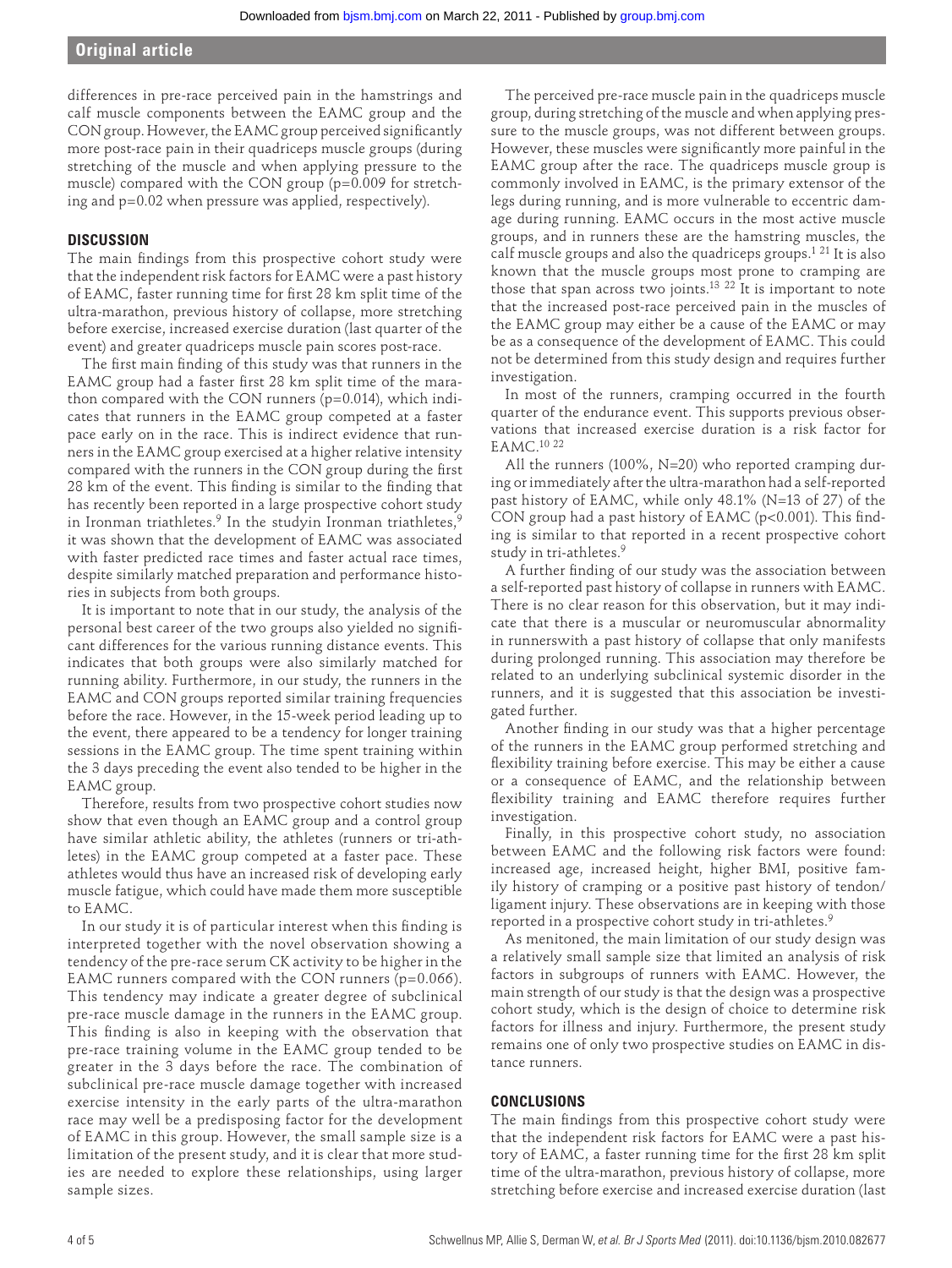#### **What is already known on this topic**

 One of the most common medical conditions in distance runners is EAMC. Despite this, there is still controversy surrounding the aetiology and risk factors for this condition. The most common hypotheses for the cause of EAMC are electrolyte depletion and dehydration. However, recent evidence indicates that exercise at a higher intensity (faster pace) may be responsible for EAMC.

### **What this study adds**

 The results of this study show that independent risk factors for EAMC in runners were a past history of muscle cramping (in particular the number of EAMC reported in the last 10 races) and an overall faster running pace in the first 28 km of a 56 km race. Furthermore, failure to taper just before the race may be associated with subclinical muscle damage and this can also predispose to the development of EAMC during the race.

quarter of the event). In addition, there was a tendency that pre-race muscle damage and training in the few days before the race were greater in the cramping runners.

**Funding** This study was supported in part by the International Olympic Committee (IOC) research grant to the Clinical Sports Medicine Group of the UCT/MRC Research Unit for Exercise Science and Sports Medicine of the University of Cape Town. It was also supported in part by funds from Discovery Health, the South African Medical Research Council (MRC) and the University of Cape Town Staff Research Fund.

#### **Competing interests** None.

**Ethics approval** This study was conducted with the approval of the Research Ethics Committee of the Faculty of Health Sciences, University of Cape Town.

**Provenance and peer review** Not commissioned; externally peer reviewed.

#### **REFERENCES**

**Schwellnus MP.** Muscle cramping in the marathon: aetiology and risk factors. *Sports Med* 2007 ; **37** : 364 – 7 .

- 2. **Schwellnus MP,** Derman EW, Noakes TD. Aetiology of skeletal muscle 'cramps' during exercise: a novel hypothesis. *J Sports Sci* 1997;15:277-85
- 3. **Schwellnus MP.** Skeletal muscle cramps during exercise. *Phys Sportsmed* 1999 ; **27** : 109 – 15 .
- 4. **Schwellnus MP.** Cause of exercise associated muscle cramps (EAMC) altered neuromuscular control, dehydration or electrolyte depletion? *Br J Sports Med* 2009 ; **43** : 401 – 8 .
- 5. **Bergeron MF.** Muscle cramps during exercise is it fatigue or electrolyte deficit. *Curr Sports Med Rep* 2008 ; **7** (Supp1): 50 – 5 .
- 6. **Eichner ER.** Heat cramps in sports. *Curr Sports Med Rep* 2008 ; **7** : 178 9 .
- 7. **Armstrong LE,** Epstein Y, Greenleaf JE, *et al.* American College of Sports Medicine position stand. Heat and cold illnesses during distance running. *Med Sci Sports Exerc* 1996 **28**  $i - x$
- 8. **Armstrong LE,** Casa DJ, Millard-Stafford M, *et al.* American College of Sports Medicine position stand. Exertional heat illness during training and competition. *Med Sci Sports Exerc* 2007 ; **39** : 556 – 72 .
- 9. **Schwellnus MP,** Drew N, Collins M. Increased running speed and previous cramps rather than dehydration or serum sodium changes predicts exercise associated muscle cramping (EAMC) – a prospective cohort study in 210 ironman triathletes. *Br J Sports Med* Published Online First: 9 December 2010 doi:10.1136/ bjsm.2010.078535.
- 10. **Maughan RJ.** Exercise-induced muscle cramp: a prospective biochemical study in marathon runners. *J Sports Sci* 1986;4:31-4.
- 11. **Schwellnus MP,** Nicol J, Laubscher R, *et al.* Serum electrolyte concentrations and hydration status are not associated with exercise associated muscle cramping (EAMC) in distance runners. *Br J Sports Med* 2004:38:488-92.
- 12. **Sulzer NU,** Schwellnus MP, Noakes TD. Serum electrolytes in Ironman triathletes with exercise-associated muscle cramping. *Med Sci Sports Exerc* 2005 ; **37** : 1081 – 5 .
- 13. **Bergeron MF.** Heat cramps: fluid and electrolyte challenges during tennis in the heat. *J Sci Med Sport* 2003; 6:19-27.
- 14. **Eichner ER.** Heat cramps: salt is simplest, most effective antidote. *Sports Med Digest* 1999 ; **21** : 88 .
- 15. **Eichner ER.** Genetic and other determinants of sweat sodium. *Curr Sports Med Rep* 2008 ; **7** (Supp1): 36 – 40 .
- 16. **Bergeron MF.** Exertional heat cramps: recovery and return to play. *J Sport Rehabil* 2007 ; **16** : 190 – 6 .
- 17. **Eichner ER.** The role of sodium in 'heat cramping'. *Sports Med* 2007;37:368-70.
- 18. **Hutton RS,** Nelson DL. Stretch sensitivity of Golgi tendon organs in fatigued gastrocnemius muscle. Med Sci Sports Exerc 1986;18:69-74.
- 19. **Nelson DL,** Hutton RS. Dynamic and static stretch responses in muscle spindle receptors in fatigued muscle. Med Sci Sports Exerc 1985;17:445-50
- 20. **Sharwood K,** Collins M, Goedecke J, *et al.* Weight changes, sodium levels, and performance in the South African Ironman Triathlon. *Clin J Sport Med* 2002 ; **12** : 391 – 9 .
- 21. **Schwellnus MP,** Drew N, Collins M. Muscle cramping in athletes–risk factors, clinical assessment, and management. *Clin Sports Med* 2008;27:183-94.
- 22. **Manjra SI,** Schwellnus MP, Noakes TD. Risk factors for exercise associated muscle cramping (EAMC) in marathon runners. *Med Sci SportsExerc* 1996 ; **28** (5 Suppl): S167 .